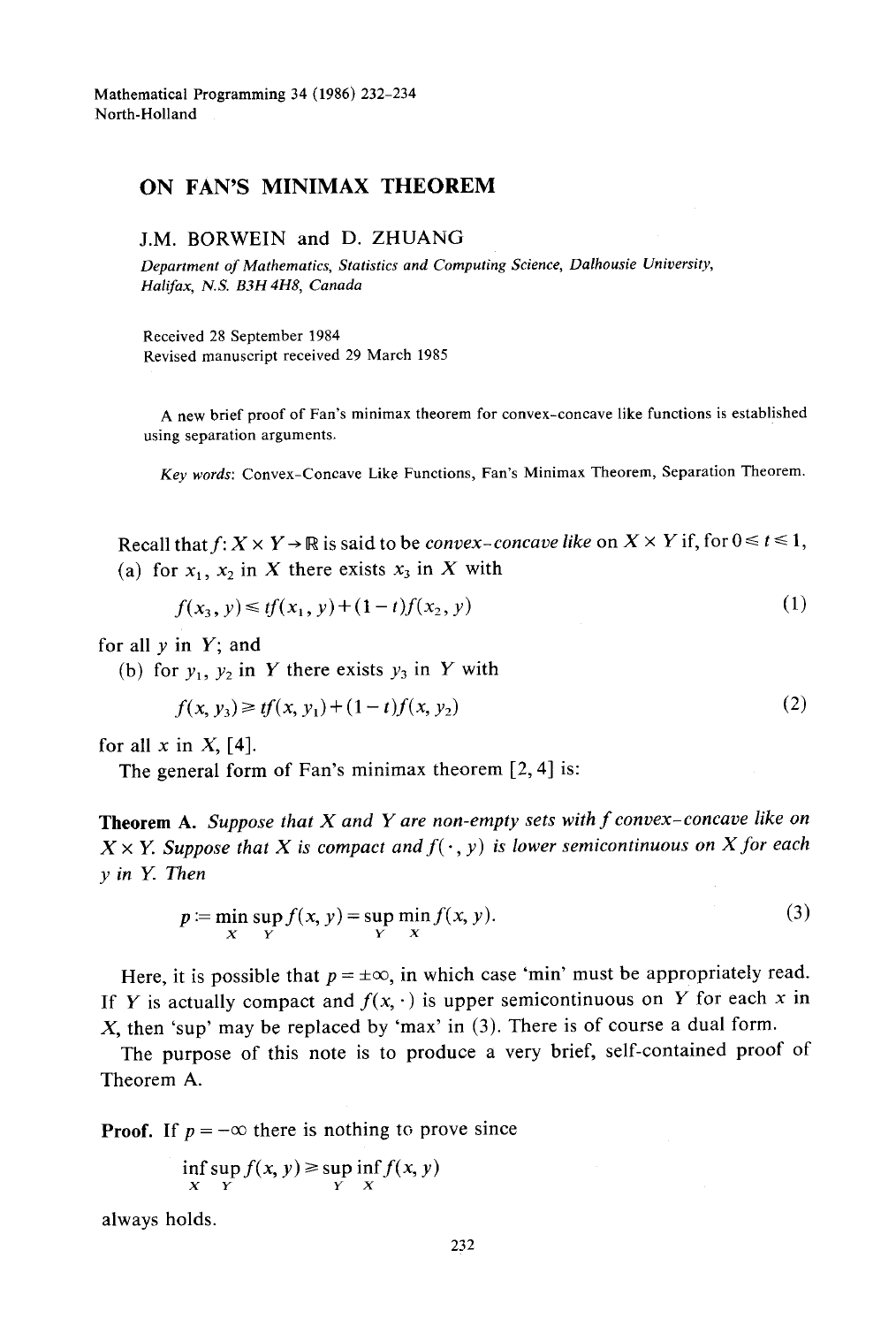Let  $\alpha$  be any real number strictly less than p. Since  $C(y) = \{x \in X | f(x, y) \leq \alpha\}$ is compact for each y, and since  $\bigcap \{C(y)|y \in Y\} = \emptyset$ , one can find  $y_1, y_2,..., y_n$ in Y such that  $\alpha < \min_X \sup_{1 \le i \le n} f(x, y_i)$ .

Now consider

$$
E = \{(z, r) \in \mathbb{R}^{n+1} | \exists x \in X, f(x, y_i) \leq r + z_i, i = 1, 2, ..., n\}.
$$
 (4)

Since  $f(\cdot, y)$  is convex like, it follows easily that E is convex. Clearly,  $(0, 1 + \max_{1 \le i \le n} f(x, y_i))$  is interior to E for any x in X. Also by construction

$$
(0, \alpha) \notin E. \tag{5}
$$

By the Separation Theorem [3] one can find  $(\lambda_1, \lambda_2, \dots, \lambda_n, \bar{r}) \neq 0$  with

$$
\sum_{i=1}^{n} \lambda_i z_i + \bar{r}r \geq \bar{r}\alpha \quad \text{for } (z, r) \in E. \tag{6}
$$

One observes that  $\lambda_i \ge 0$ ,  $\bar{r} \ge 0$  because  $E + \mathbb{R}^{n+1}_{+} \subset E$ . Also  $\bar{r} > 0$  as  $(0, 1 + \max_{1 \le i \le n} f(x, y_i))$  lies in int E. Thus we have

$$
\sum_{i=1}^{n} \frac{\lambda_i}{\bar{r}} f(x, y_i) + \left( \sum_{i=1}^{n} \frac{\lambda_i}{\bar{r}} - 1 \right) r \ge \alpha \tag{7}
$$

for all x in X and r in R because  $(f(x, y_i) + r, -r) \in E$ . Hence

$$
\sum_{i=1}^n \frac{\lambda_i}{\bar{r}} = 1
$$

and, as  $f(x, \cdot)$  is concave like, (7) shows that, for some  $\hat{y}$  in Y,

$$
f(x, \hat{y}) \ge \alpha
$$
 for all x in X.

Thus

$$
\sup_{Y} \inf_{X} f(x, y) \ge \alpha
$$

and, since  $\alpha$  is arbitrary less than p,

$$
\sup_{Y} \inf_{X} f(x, y) = \inf_{X} \sup_{Y} f(x, y). \tag{8}
$$

Now (3) follows as  $f(x, y)$  and  $\sup_{y \in Y} f(x, y)$  are lower semi-continuous on X which is compact.  $\Box$ 

Equivalently, one can consider

$$
h(z) := \inf_{X} \{r | f(x, y_i) \leq z_i + r, i = 1, 2, ..., n\}
$$
\n(9)

and observe that, while f is not convex,  $h$  is. Since  $h$  is continuous at 0, it possesses a subgradient [3]; which leads again to (7). Developments related to this can be found in  $[1]$ .